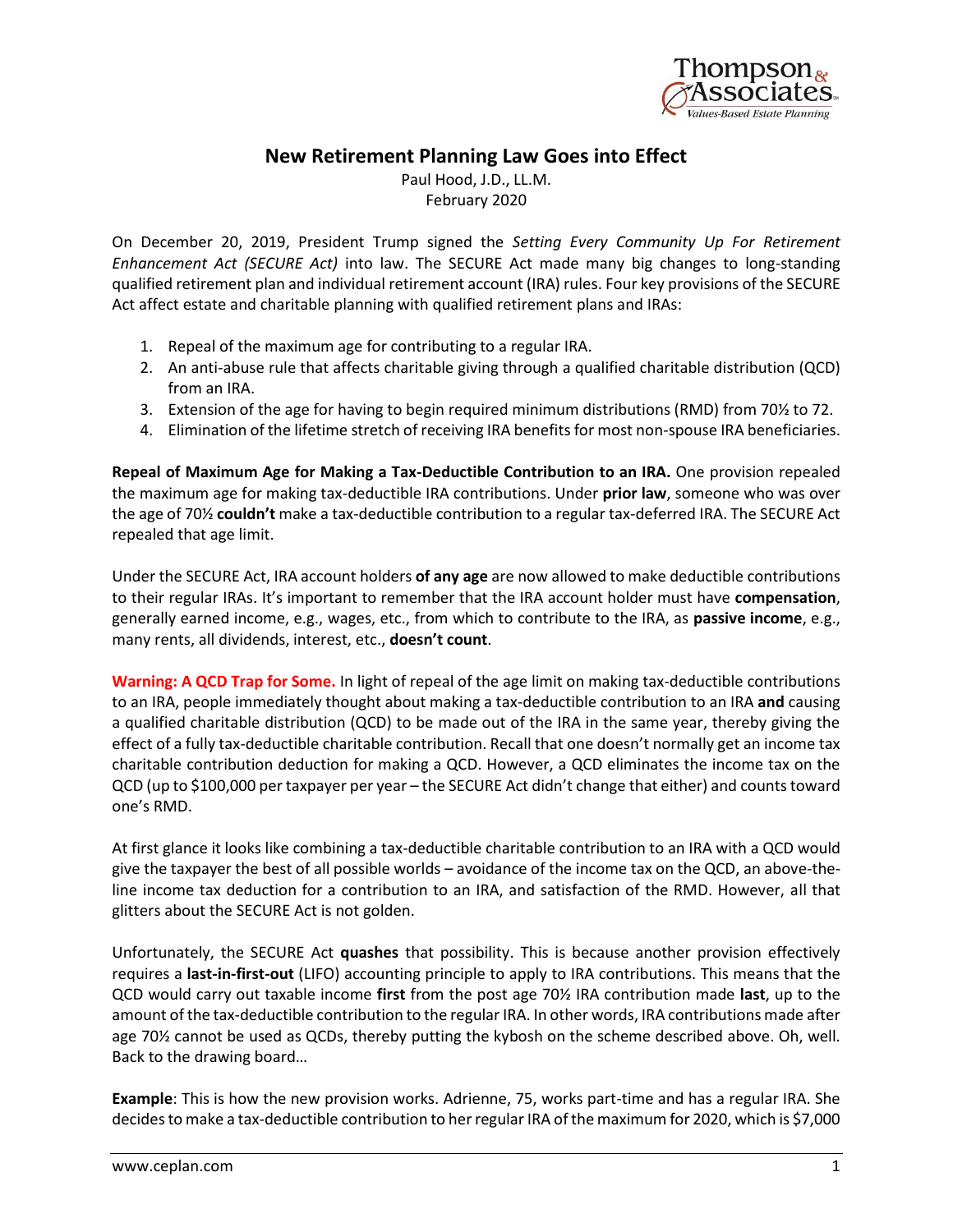

(unchanged for 2020). Adrienne, who has a soft spot for charity requests that a QCD in the amount of \$10,000 be sent to her favorite charity also in 2020. The Internal Revenue Code views this combination as double-dipping. Adrienne cannot combine both the \$7,000 deductible contribution and the \$10,000 taxfree QCD. Her otherwise tax-free QCD is reduced by the amount of the post age 70½ contribution to the IRA, essentially causing \$7,000 of her \$10,000 QCD to be taxable. And it's even worse than that!!! Keep reading.

The new rule also **aggregates** post age 70½ contributions for **all** years and saves them. This means that an unsuspecting IRA account holder could make a post age 70½ contribution to a regular IRA in **one** year and then cause a QCD to be made out of the IRA several years **later**. The result is that the cumulative amount of post age 70½ contributions would offset the tax-free nature of the QCD up to the amount of the cumulative post age 70½ contributions, which would be taxable. This is because a QCD is deemed to have been made out of post age 70½ contributions **first**, due to application of the LIFO rule discussed earlier. Therefore, if you're going to make post age 70½ contributions to a regular IRA, you must keep accurate records of the cumulative amounts of these contributions and know that a QCD could be partially or completely subject to taxation.

**Example**: This is an example of the aggregation rule. Etienne, age 71, who works part-time and has wages, makes a tax-deductible contribution to his IRA in 2020 of the maximum permitted in that year, \$7,000, and repeats this at the same amounts in years 2021-2024, for a cumulative running total of \$35,000 in post age 70½ contributions to a regular IRA. In 2025, he makes what he thinks is a QCD of \$50,000 out of his regular IRA. Unfortunately for Etienne, the post age 70½ contributions flow out **first** in the LIFO order, transforming the otherwise non-taxable QCD into a **taxable** amount of \$35,000!!!

This QCD anti-abuse rule prevents individuals from deducting contributions (above-the-line deductions that reduce a taxpayer's AGI) to a regular IRA and then donating those contributions on a **pre-tax** basis (as a QCD), particularly in scenarios where they otherwise were not itemizing deductions and, thus, couldn't have otherwise made a deductible charitable contribution.

Despite this QCD anti-abuse rule, which really is a **trap for the unwary**, there are a few ways to minimize its effect. For example, married spouses who each have their own IRA can choose to use an IRA of one spouse to receive post-70½ deductible **contributions** and the IRA of the other spouse to make **QCDs**. Additionally, regular IRA contributions can be voluntarily removed if done by October 15 of the year following the year in which the IRA account holder made the contribution. Thus, if an IRA account holder makes a tax-deductible contribution to a regular IRA, but then decides that he or she would prefer to make a QCD, the regular IRA account holder can withdraw the IRA contribution within the allowable timeframe discussed above, preventing any reduction to his or her QCD.

A third option would be for regular IRA account holders to simply make QCDs from their regular IRAs in such an amount that exhausts QCD-disqualifying IRA contributions as quickly as possible. The effect of that strategy means that taxable income will be reported for those IRA account distributions. However, charitable gifts may be reported as itemized income tax charitable contribution deductions, which means that future QCDs will be unaffected by these contribution amounts. It could be that the income generated by these distributions could be partially or wholly offset by the income tax charitable contribution deduction. You have to run the numbers, so consult your tax and estate planning advisors.

**Qualified Charitable Distributions**. QCDs are tax-efficient means of making charitable dreams come true